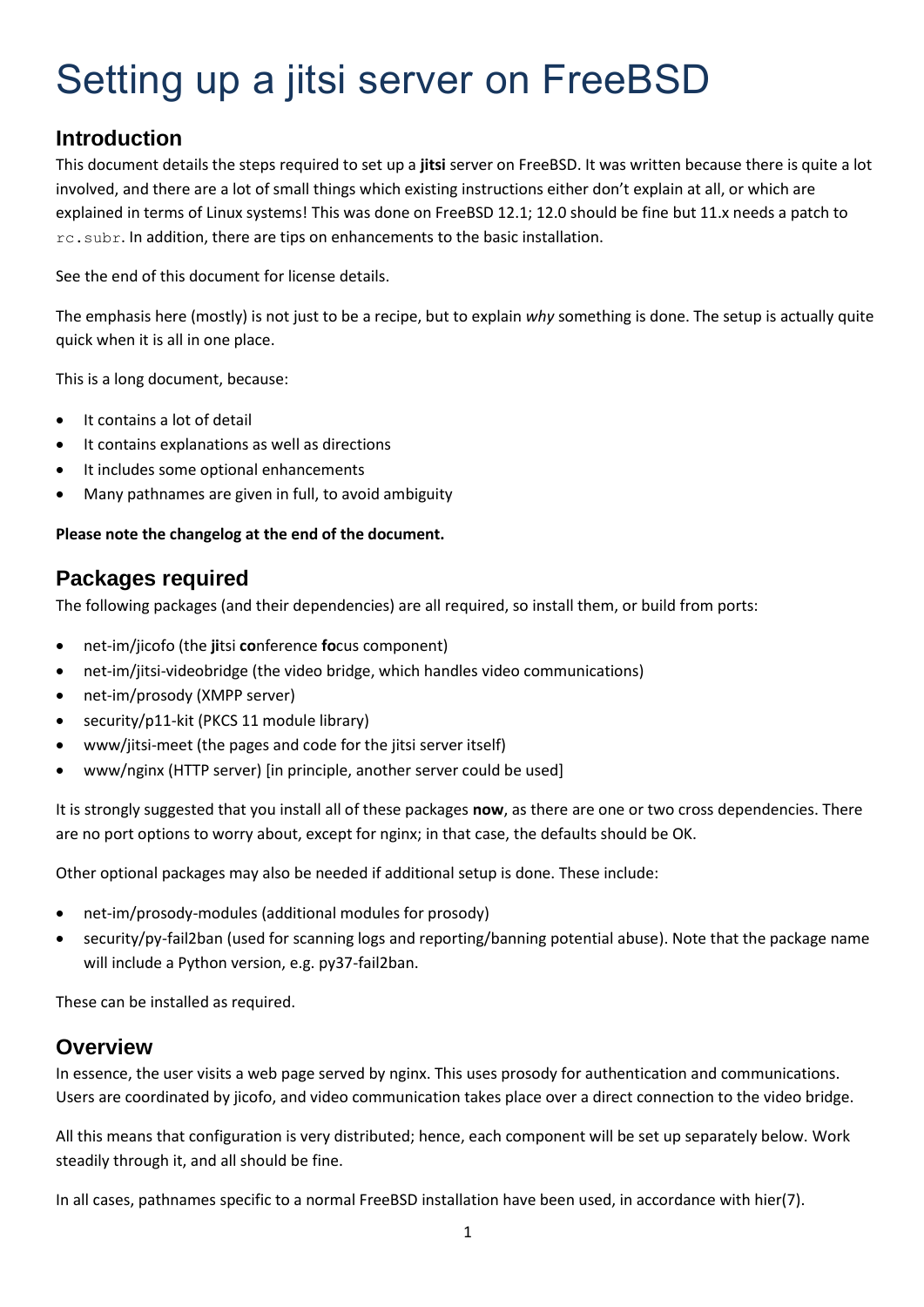The number of packages and configuration settings can be a little daunting at first. The diagram below may help to explain how it all fits together. Port numbers/data are in red.



# **Domain names**

First, a fully qualified domain name must be chosen for the server. The base domain name will be one which can have new host names (or **CNAME**s if preferred) added easily; this is most easily done by having a cooperative ISP, or a local DNS server.

The base domain name used here is the well-worn  $\alpha$  and  $\alpha$  com, and we choose to call the server meet.example.com. Other names can, of course, be used.

Other names are also used; and they should be added to DNS as well. Following the above naming convention, we will need the following. Other names can be substituted, but everything is easier to follow if these meaningful names are used :

- meet.example.com
- auth.meet.example.com
- conference.meet.example.com
- focus.meet.example.com
- jitsi-videobridge.meet.example.com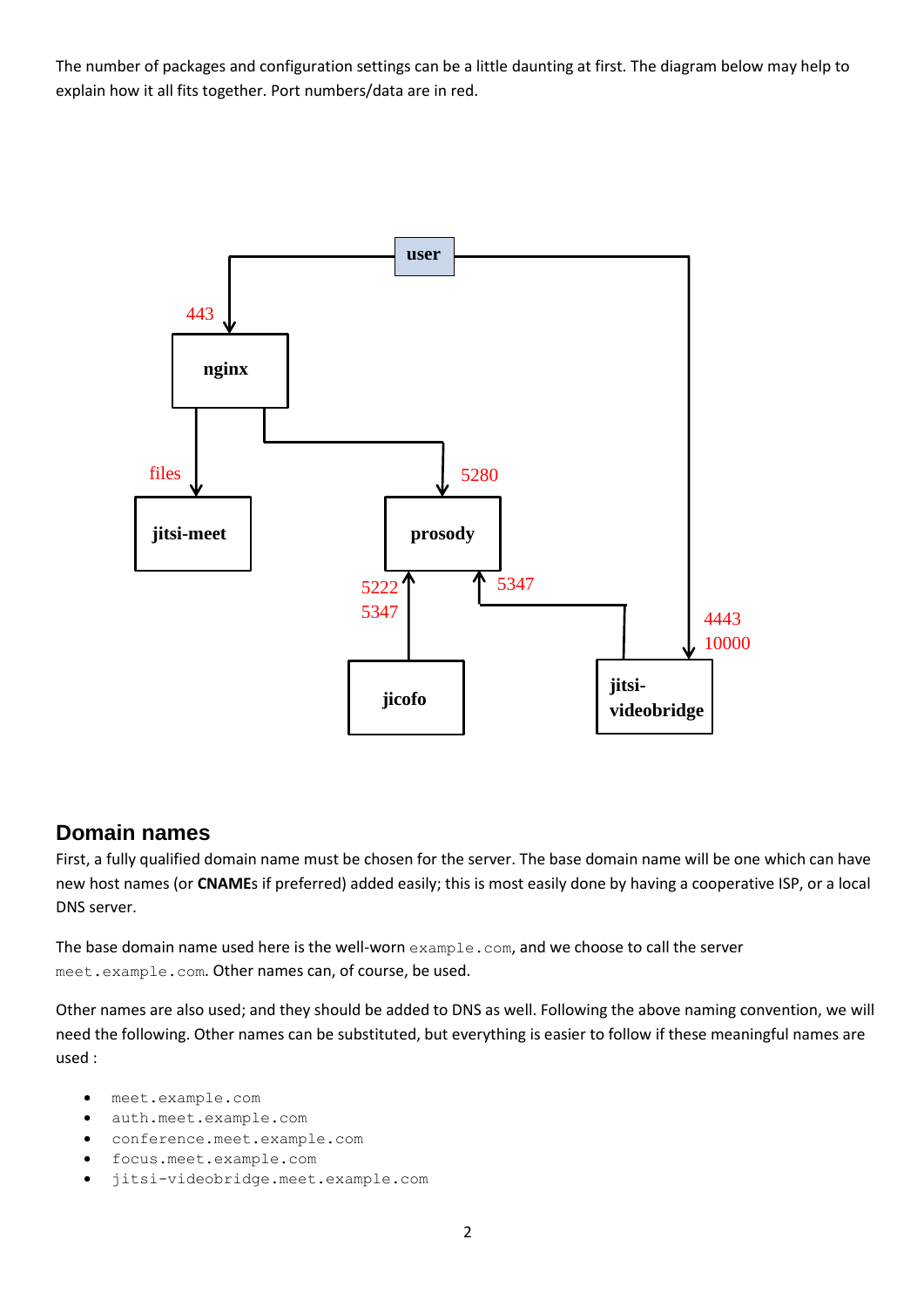# **Conventions**

The following conventions are used to save space and multiple explanations below:

| Abbreviation   | <b>Meaning</b>                      | <b>Example</b>   |
|----------------|-------------------------------------|------------------|
| <b>BASEDN</b>  | Base domain name                    | example.com      |
| <b>FQDN</b>    | Fully qualified domain name         | meet.example.com |
| SECRET1        | Password for the video bridge       | See below        |
| <b>SECRET2</b> | Password for the focus chooser      | See below        |
| <b>SECRET3</b> | Password for the authenticator      | See below        |
| <b>SECRET4</b> | Password for the jicofo trust store | See below        |

The four passwords should be secure. Reasonable passwords can be generated in many ways; here is a suitable shell script:

```
#!/bin/sh
# generate random password
dd if=/dev/random count=1 bs=12 2>/dev/null | b64encode - | \
     sed -e 's/=*$//' -e '/^begin/d' -e '/^$/d'
```
To save confusion, there is no reason why you cannot add stuff to the passwords to indicate which is which, e.g.:

```
SECRET2-ab6$z/lsp9,y
```
# **SSL/TLS**

A certificate must be obtained for the **FQDN** web server; how to do this is outside the scope of this document.

One easy way is to use Lets Encrypt for free certificates; see [https://letsencrypt.org.](https://letsencrypt.org/) The FreeBSD package for this is security/py-acme.

Whatever you use, you *must* make sure that the certificate is renewed and replaced before it expires! In the case of Let's Encrypt, this is especially important as they only last three months. See the Let's Encrypt documentation for details on how to do this (of course, if you are not using Let's Encrypt you will have to make other arrangements; even a cron job sending mail, or the FreeBSD calendar program, will work for reminders). The instructions are not replicated here because it's better to have one up to date source.

# **Configuration**

Configuration is a little involved, because there are five packages to configure! These are described separately. All configuration is done as root, or using sudo.

## **prosody**

### **Installation**

First, ensure that prosody is installed, either from a package or from ports. There are no port options to worry about if it is done from ports.

### **Configuration**

On FreeBSD, the prosody configuration directory is /usr/local/etc/prosody, and the work takes place there. The main configuration file is called  $p$ rosody.cfg.lua. It makes sense to keep the jitsi configuration separate from anything else that prosody might be used for. First, remove any existing example VirtualHost lines, and then add these lines to the end of that file:

```
pidfile = "/var/run/prosody/prosody.pid";
-- disable https ports (not used)
https ports = \{ \}
```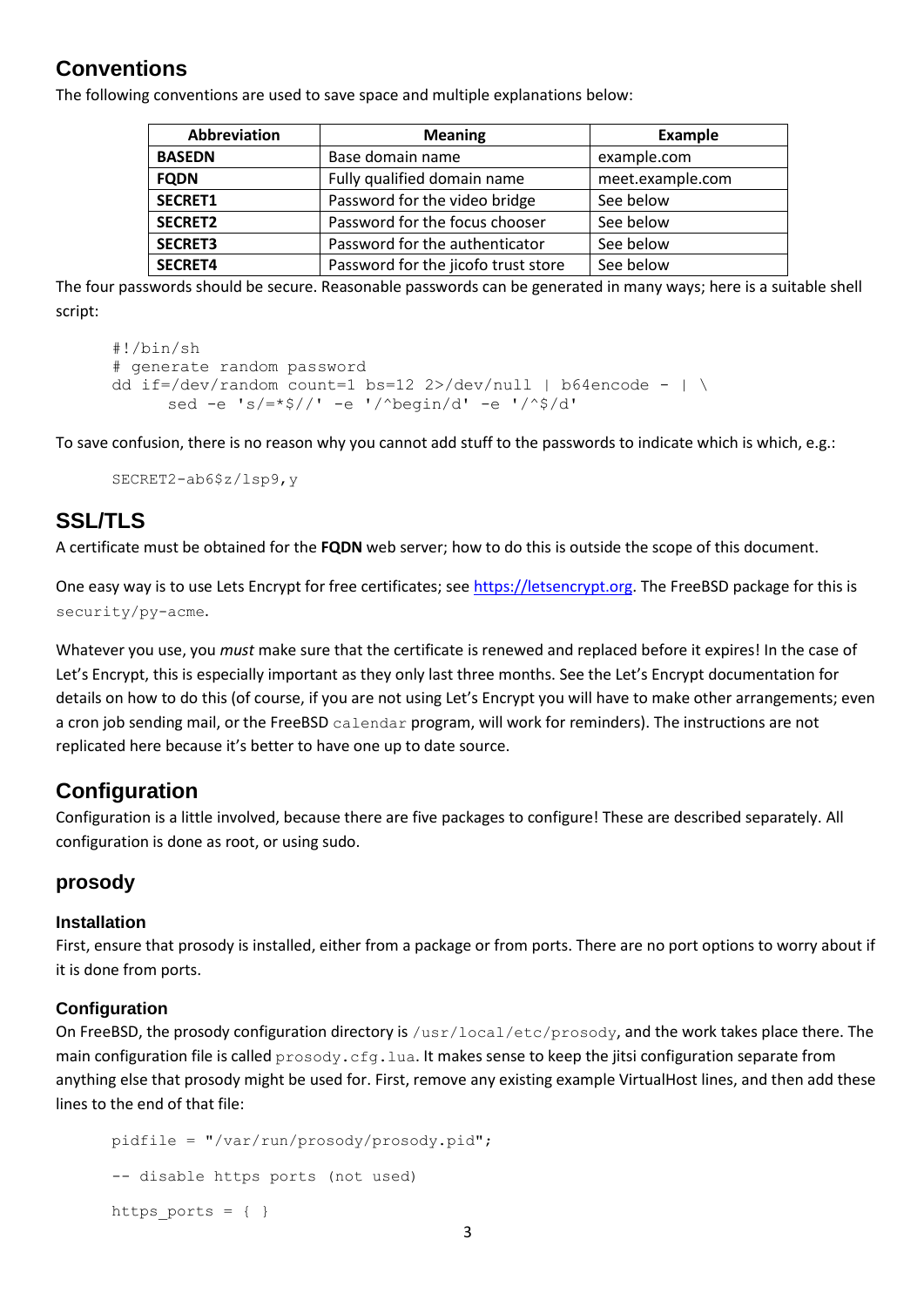include "conf.d/\*.cfg.lua"

The pidfile line is missing from the default configuration, but is required! The https ports line eliminates some annoying warnings, but should not be used if prosody is being used for something else that needs https. The include line allows us to keep our own configurations separate.

Create the conf.d directory, and in there create a file called (say) **FQDN**.cfg.lua, containing the following (suitably modified):

```
VirtualHost "FQDN"
    ssl = {
         key = "/var/db/prosody/FQDN.key";
         certificate = "/var/db/prosody/FQDN.crt";
     }
     authentication = "anonymous"
    modules enabled = {
         "bosh";
         "pubsub";
     }
    c2s require encryption = false
VirtualHost "auth.FQDN"
    ss1 = { key = "/var/db/prosody/auth.FQDN.key";
         certificate = "/var/db/prosody/auth.FQDN.crt";
     }
     authentication = "internal_plain"
    admins = \{ "focus@auth.FQDN" }
Component "conference.FQDN" "muc"
Component "jitsi-videobridge.FQDN"
    component secret = "SECRET1"
Component "focus.FQDN"
     component_secret = "SECRET2"
```
It will be noticed that the above mentions certificates for two of the domains, but these do not yet exist. Create them with the following:

```
$ prosodyctl cert generate FQDN
$ prosodyctl cert generate auth.FQDN
```
This will create the certificates in /var/db/prosody. It is sufficient to answer the prompts with defaults, making sure that the 'common name' is **FQDN** or auth.**FQDN** as appropriate. These self-signed certificates expire after a year; renew them in plenty of time just by using the above commands again.

You can now check that the configuration file is OK by issuing the command:

\$ prosodyctl check config

There has to be a user for jicofo to log in with, and here it will be called  $f_{\text{OCUS}}$ . Register this user with prosody:

\$ prosodyctl register focus auth.**FQDN SECRET3**

Note that the register command is not mentioned in the help text. It is a legacy version of the adduser command, with different syntax, that doesn't prompt for the password (twice). One could equally well use:

```
$ prosodyctl adduser focus@auth.FQDN
```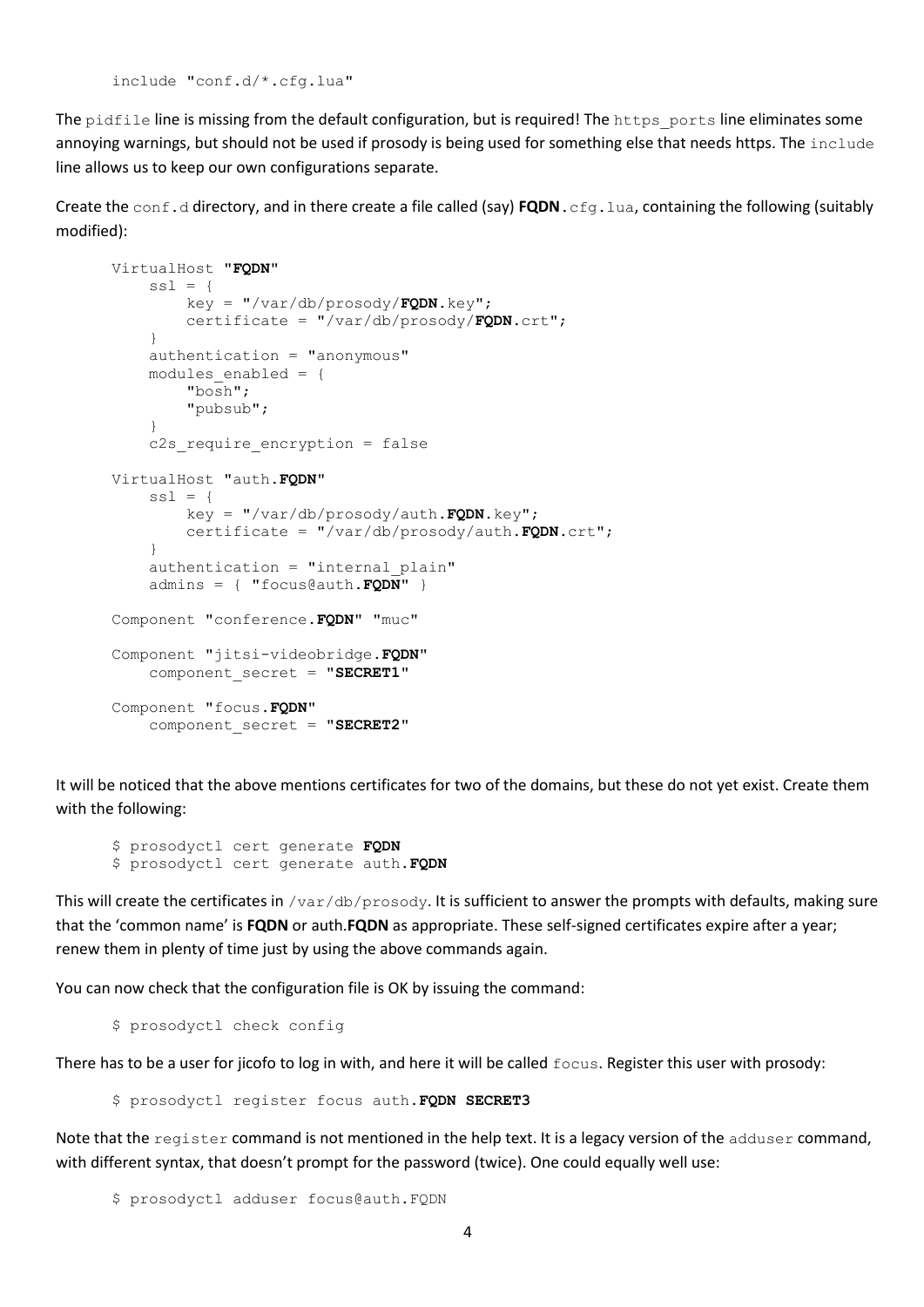and then answer the password prompts with **SECRET3**.

Now trust the two certificates:

```
$ trust anchor /var/db/prosody/FQDN.crt
$ trust anchor /var/db/prosody/auth.FQDN.crt
```
#### **Logging**

Return to the main prosody configuration directory, and locate the  $\log$  stanza in prosody.cfg.lua. Replace it with this (it can always be tweaked later):

```
log = { info = "/var/log/prosody/prosody.log";
         error = "/var/log/prosody/prosody.err";
}
```
Create the directory /usr/local/etc/newsyslog.conf.d, if it doesn't already exist. Create the file /usr/local/etc/newsyslog.conf.d/prosody, containing:

/var/log/prosody/prosody.\* prosody:prosody 600 7 \* @T03 JGNC

Modify this as desired. Then issue the commands:

```
$ newsyslog –C /var/log/prosody/prosody.log
$ newsyslog –C /var/log/prosody/prosody.err
```
to create the logfiles with the correct ownership and permissions.

#### **Starting up**

Before starting prosody, you can perform a quick check on the configuration. This will point out some obvious potential problems;

\$ prosodyctl check

You can ignore any warnings about DNS on IPv6. Lastly, enable and start prosody:

```
$ sysrc prosody enable="YES"
$ service prosody start
```
Check the logfiles for any errors.

More information about prosody may be found at [http://prosody.im.](http://prosody.im/)

### **jicofo**

#### **Installation**

First, ensure that jicofo is installed, either from a package or from ports. There are no port options to worry about if it is done from ports.

#### **Configuration**

On FreeBSD, the jicofo configuration directory is /usr/local/etc/jitsi/jicofo, and the work takes place there. The configuration file is named jicofo.conf.

Make these changes to jicofo.conf:

```
JVB_XMPP_DOMAIN=FQDN
JVB_XMPP_SECRET=SECRET2
JVB_XMPP_USER_DOMAIN=auth.FQDN
```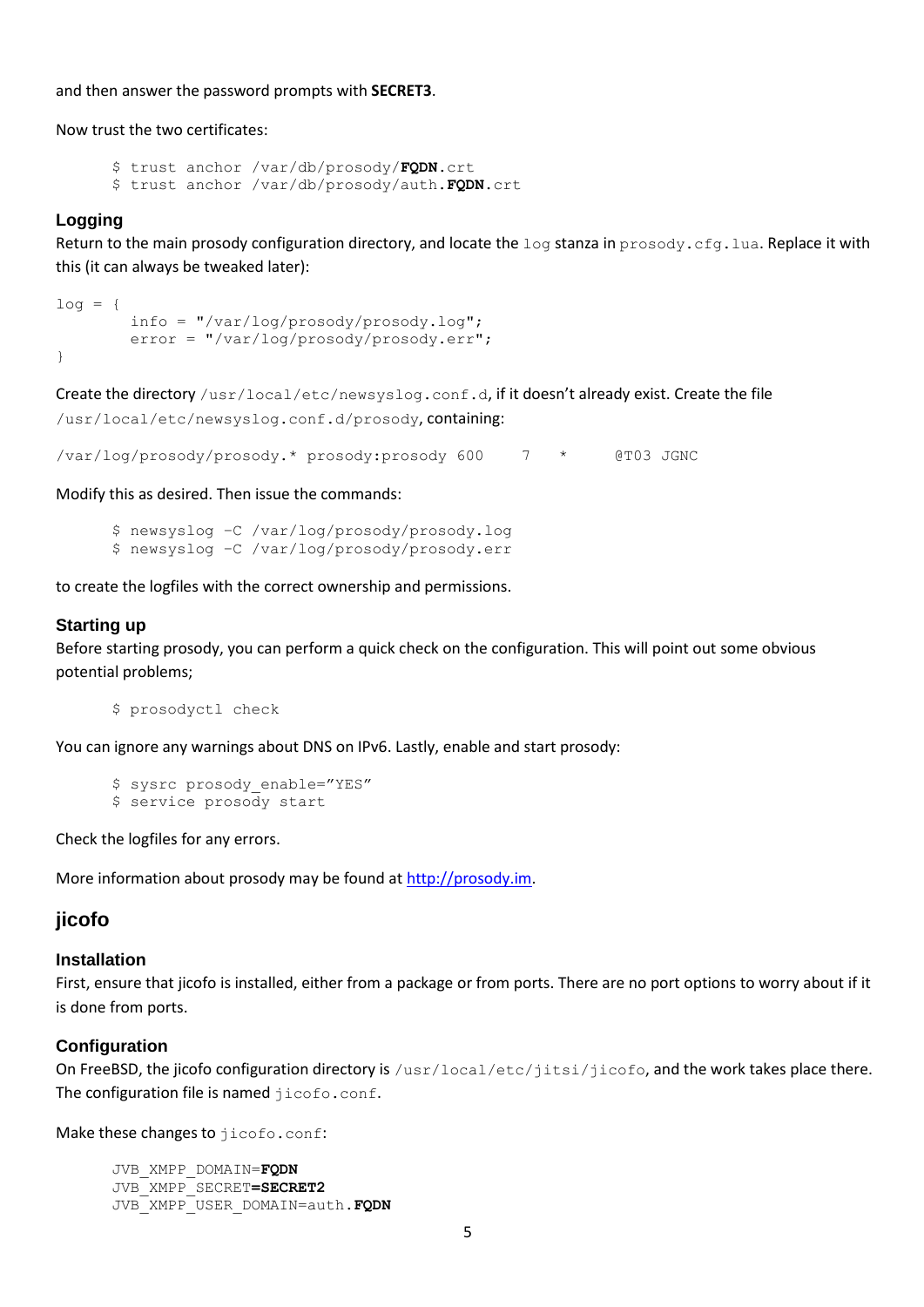JVB\_XMPP\_USER\_SECRET=**SECRET3**

Leave all of the other lines alone.

#### **Setting up the trust store**

Jicofo needs a Java trust store containing the certificate for auth.**FQDN**. The trust store is, by default, located at /usr/local/etc/jitsi/jicofo/truststore.jks.

To import prosody's auth.**FQDN** TLS certificate into the trust store, use:

```
$ keytool -noprompt \
–keystore /usr/local/etc/jitsi/jicofo/truststore.jks \
-importcert -alias prosody \
-file /var/db/prosody/auth.FQDN.crt
```
When prompted (twice) for a trust store password, use **SECRET4**.

#### **Logging**

By default, jicofo logs to the file  $/var/log/ijcofo, log.$  Some changes to logging behaviour may be made by editing the file /usr/local/share/jicofo/lib/logging.properties, but this is not really necessary.

Create the file /usr/local/etc/newsyslog.conf.d/jicofo, containing:

/var/log/jicofo.log 600 7 \* @T03 JNC

Modify this as desired. Then issue the command:

\$ newsyslog –C /var/log/jicofo.log

to create the logfile with the correct ownership and permissions.

#### **Starting up**

Enable and start jicofo:

```
$ sysrc jicofo enable="YES"
$ service jicofo start
```
Check the logfile for any errors.

### **jitsi-meet**

#### **Installation**

First, ensure that jitsi-meet is installed, either from a package or from ports. There are no port options to worry about if it is done from ports.

#### **Configuration**

On FreeBSD, the jitsi-meet configuration directory is /usr/local/www/jitsi-meet.

Configuration consists of making appropriate edits to the file  $confia.is$ . However, much of it consists of comments, so it's just as easy to replace it entirely with the following, which is all that is needed:

```
var domainroot = "FQDN"
var config = {
         hosts: {
                 domain: domainroot,
                 muc: 'conference.'+domainroot,
                 bridge: 'jitsi-videobridge.'+domainroot,
                 focus: 'focus.'+domainroot
         },
```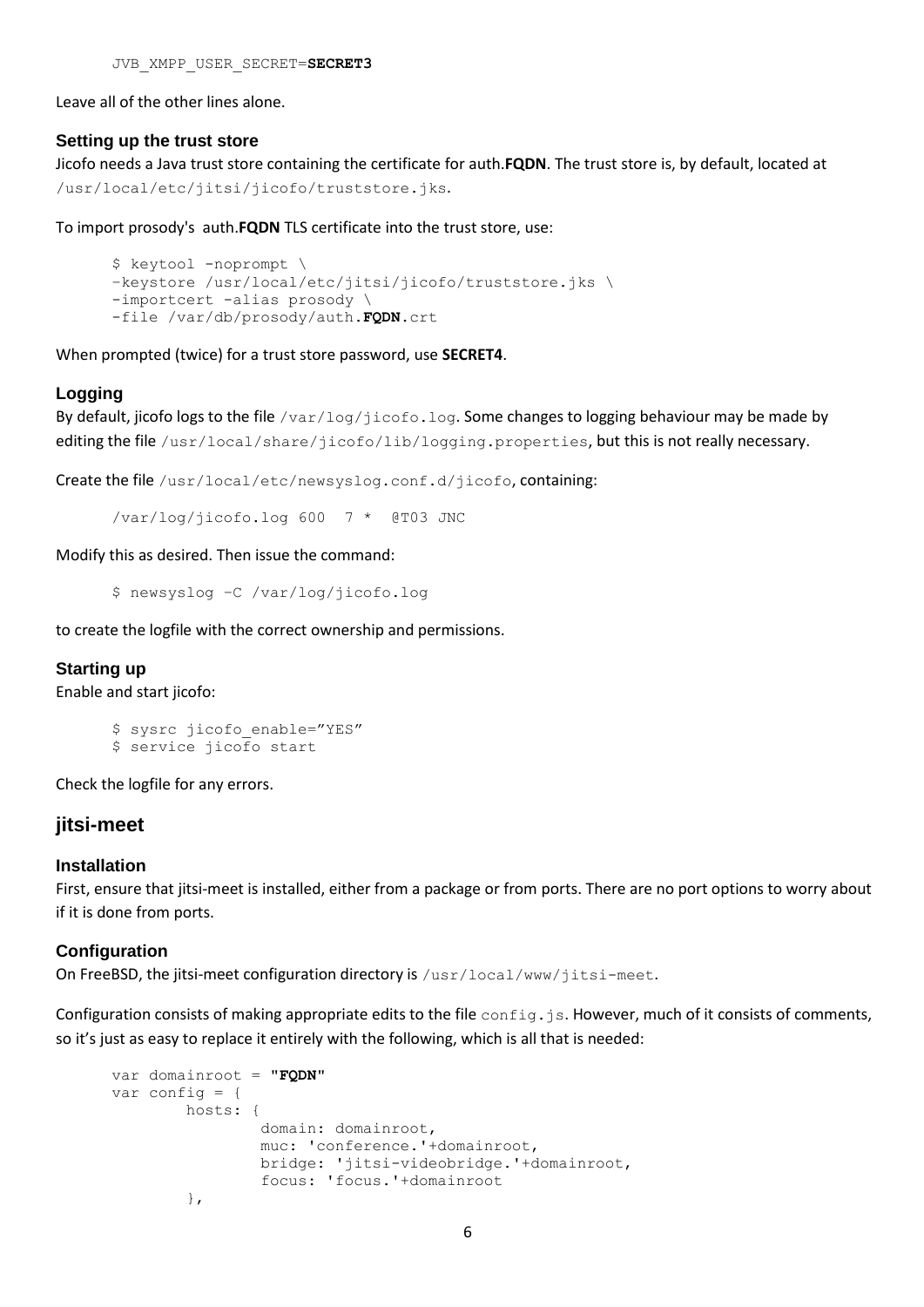```
 useNicks: false,
         bosh: '//'+domainroot+'/http-bind',
}
```
Be *very* careful with the contents of this file; any errors may cause silent failures!

You can also edit the file interface  $\text{config.i}\$  is (in the same place) to select various options.

That is all that is needed. Since these are merely static pages and JavaScript files, there is nothing more to do. If you want to experiment, look at the example config.js file for more details.

### **nginx**

#### **Installation**

It is assumed that nginx has just been installed; modify these instructions appropriately if it is already running. There are many port options, but it is safe to take the default settings for now.

#### **Configuration**

On FreeBSD, the nginx configuration directory is /usr/local/etc/nginx, and the work takes place there. The configuration file is named nginx.conf.

What follows is a *complete* configuration file; modify as necessary, or merge it with any existing configuration. It is assumed that a certificate has been obtained from Lets Encrypt for the server.

```
user nobody;
worker processes auto:
pid /var/run/mainx.pdfevents {
     worker connections 1024;
     use kqueue;
}
http {
     include mime.types;
     default type application/octet-stream;
     log_format main '$remote_addr - $remote_user [$time_local] "$request" '
                      '$status $body bytes sent "$http referer" '
                     '"$http_user_agent" "$http_x_forwarded_for"';
     error log /var/log/nginx/error.log error;
     access log /var/log/access.log main;
     keepalive timeout 65;
     # jitsi meet HTTPS server
     server {
           listen 80;
           listen 443 ssl accept filter=httpready;
           server name FQDN;
           root /usr/local/www/jitsi-meet;
           index index.html;
           ssl_certificate /usr/local/etc/letsencrypt/live/FQDN/fullchain.pem;<br>ssl_certificate_key /usr/local/etc/letsencrypt/live/FQDN/privkey.pem;
                                 /usr/local/etc/letsencrypt/live/FQDN/privkey.pem;
           ssl_session_cache_shared:SSL:1m
           ssl<sup>S</sup>ession<sup>-</sup>timeout 1400m;
           ssl_session_tickets off;
           ssl protocols TLSv1.2 TLSv1.3;
           # Redirect non-https traffic to https
           if ($scheme != "https") {
                 return 301 https://$host$request_uri;
           } 
           location ~^{\wedge}/([a-zA-Z0-9=?]+)$ {
```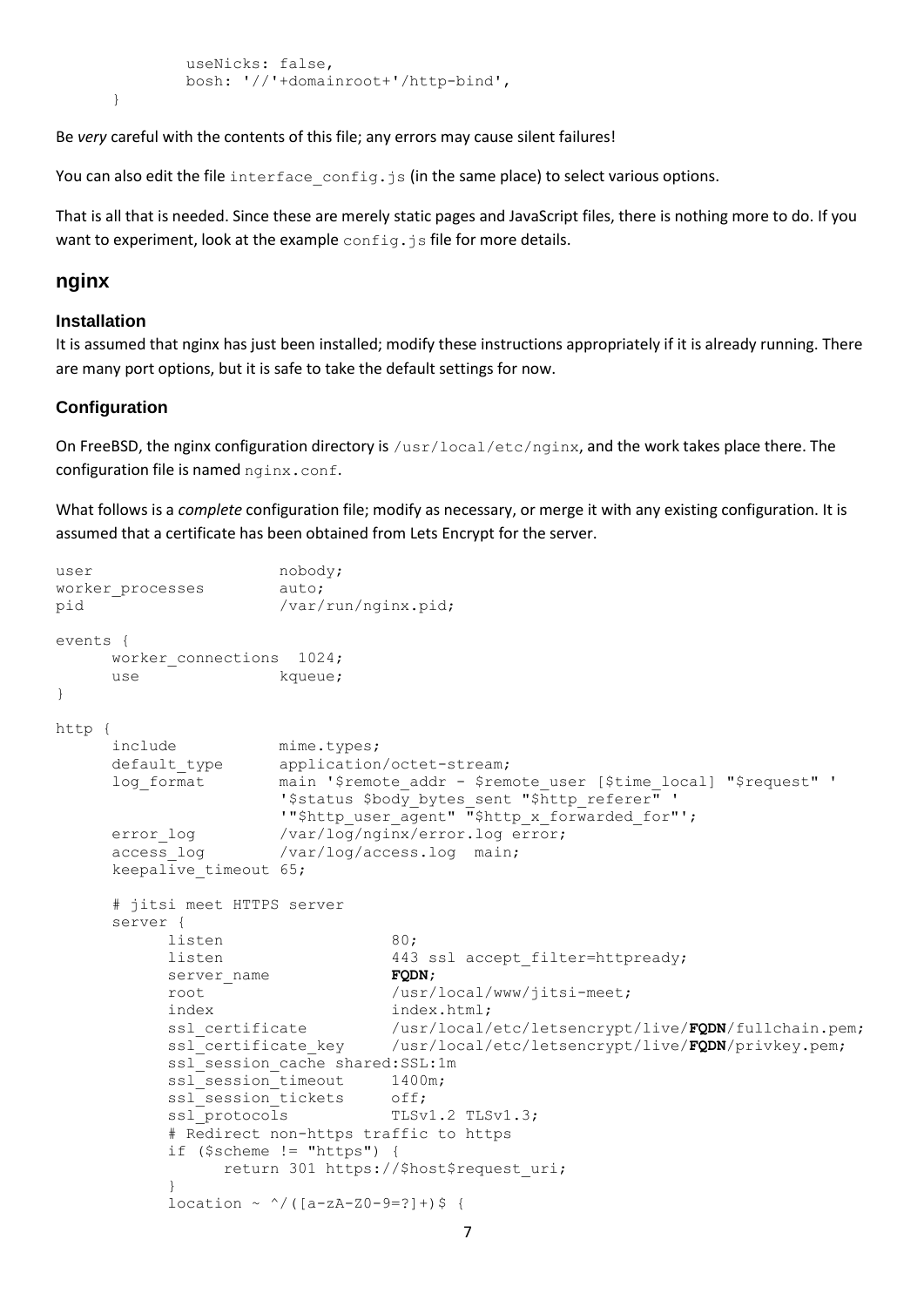```
rewrite \sqrt{(x^*)}\ / break;
     }
     location / {
           ssi on;
     }
     # BOSH
     location /http-bind {
          proxy pass http://127.0.0.1:5280/http-bind;
           proxy set header X-Forwarded-For $remote addr;
           proxy_set_header Host $http_host;
           tcp_nodelay on;
           proxy_buffering off;
     }
     # XMPP websockets
     location /xmpp-websocket {
           proxy_pass http://127.0.0.1:5280/xmpp-websocket;
           proxy http version 1.1;
           proxy set header Upgrade $http upgrade;
           proxy set header Connection "Upgrade";
           proxy set header Host $host;
           proxy set header X-Forwarded-For $remote addr;
           tcp_nodelay on;
     }
} # server end
} # http end
```
Note the use of 127.0.0.1 rather than localhost here. Use of localhost on some systems may result in attempts to connect to the IPv6 address : : 1, which will log errors, and may cause further problems.

Check the configuration with the command:

\$ nginx –t

#### **Kernel module**

FreeBSD includes a kernel module that optimises HTTP requests; it is advisable to use this. Add the following line to /boot/loader.conf:

accf http load="YES"

This will load the module when the system is booted. Meanwhile, to save a reboot right now, load the module manually with the command:

\$ kldload accf http

#### **Logging**

Logging is defined in nginx.conf using the access log and error log directives. It is possible to change the verbosity level of the access log; see the nginx documentation for details.

Create the file /usr/local/etc/newsyslog.conf.d/nginx, containing:

/var/log/nginx/\* 600 7 \* @T03 JGC /var/run/nginx.pid SIGUSR1

Modify this as desired. Then issue the commands:

\$ newsyslog –C /var/log/nginx/access.log \$ newsyslog –C /var/log/nginx/error.log

to create the logfiles with the correct ownership and permissions.

**Starting up** Enable and start nginx: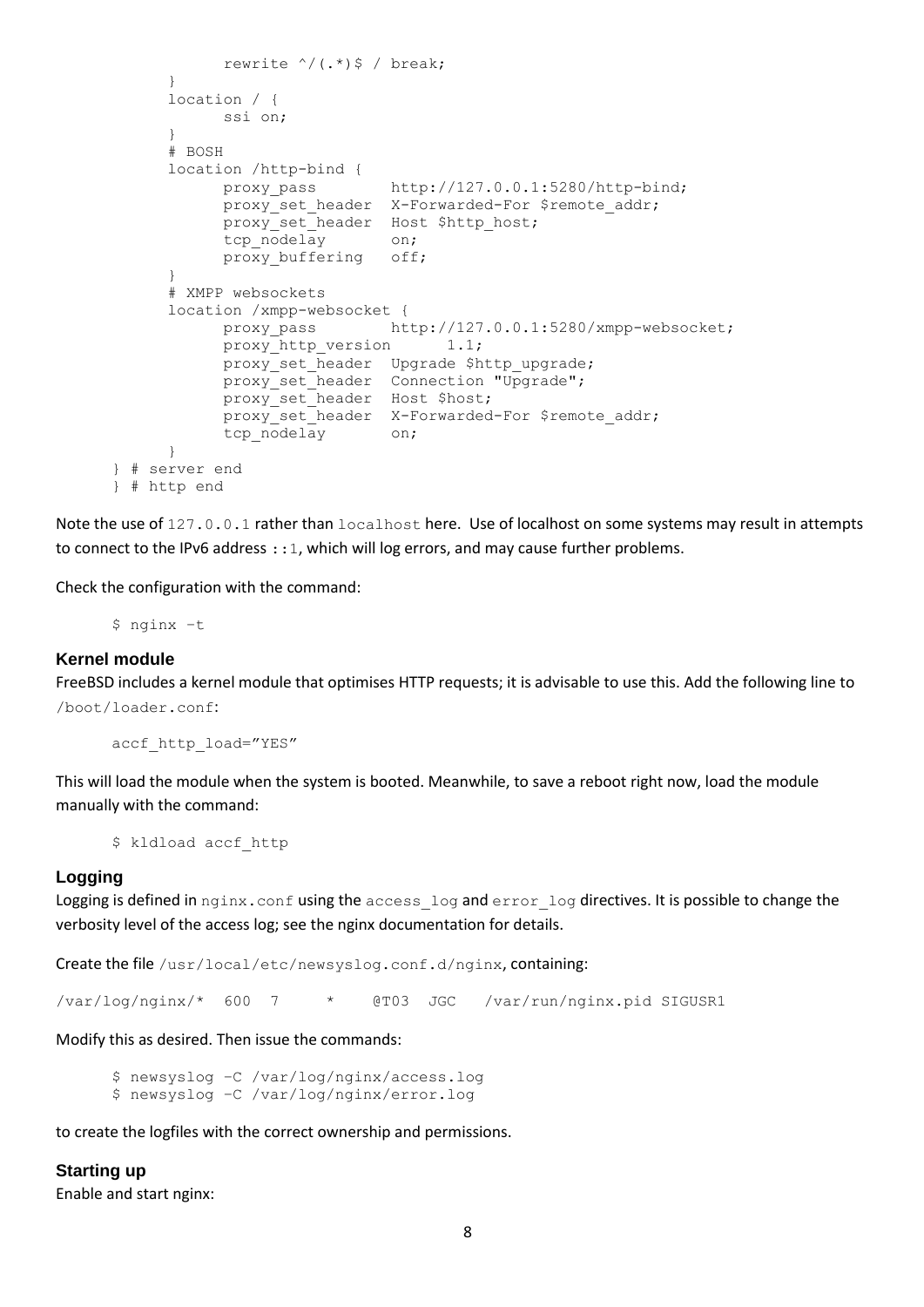\$ sysrc nginx enable="YES"

\$ service nginx start

Check the logfile for any errors.

More information about nginx may be found a[t https://www.nginx.com.](https://www.nginx.com/)

# **jitsi-videobridge**

### **Installation**

First ensure that jitsi-videobridge is installed, either from a package or from ports. There are no port options to worry about if it is done from ports.

### **Configuration**

On FreeBSD, the jitsi-videobridge configuration directory is /usr/local/etc/jitsi/videobridge, and the work takes place there. The configuration file is named jitsi-videobridge.conf.

Make these changes to jitsi-videobridge.conf:

JVB\_XMPP\_DOMAIN=**FQDN** JVB\_XMPP\_SECRET**=SECRET1**

Leave all of the other lines alone.

### **Logging**

By default, jitsi-videobridge logs to the file /var/log/jitsi-videobridge.log. Some changes to logging behaviour may be made by editing the file

/usr/local/share/java/jitsi-videobridge-2.1.183/lib/logging.properties, but this is not really necessary (note that the version number in this path will almost certainly be different).

Create the file /usr/local/etc/newsyslog.conf.d/jtsi-videobridge, containing:

/var/log/jitsi-videobridge.log 600 7 \* @T03 JNC

Modify this as desired. Then issue the command:

\$ newsyslog –C /var/log/jitsi-videobridge.log

to create the logfile with the correct ownership and permissions.

### **Starting up**

Enable and start jitsivideobridge:

```
$ sysrc jitsi videobridge enable="YES"
$ service jitsi-videobridge start
```
Note the first underscore (not hyphen!) in the first line. Check the logfile for any errors.

# **Testing**

If all of prosody, jicofo, nginx and jitsi-videobridge are now running, check the logfiles.

First check the prosody logfiles, in particular prosody. log. If all is well, you should see that the focus and jitsivideobridge components have authenticated; if not, re-check that the correct secrets are in the correct places (it is easy to get wrong, with so many of them).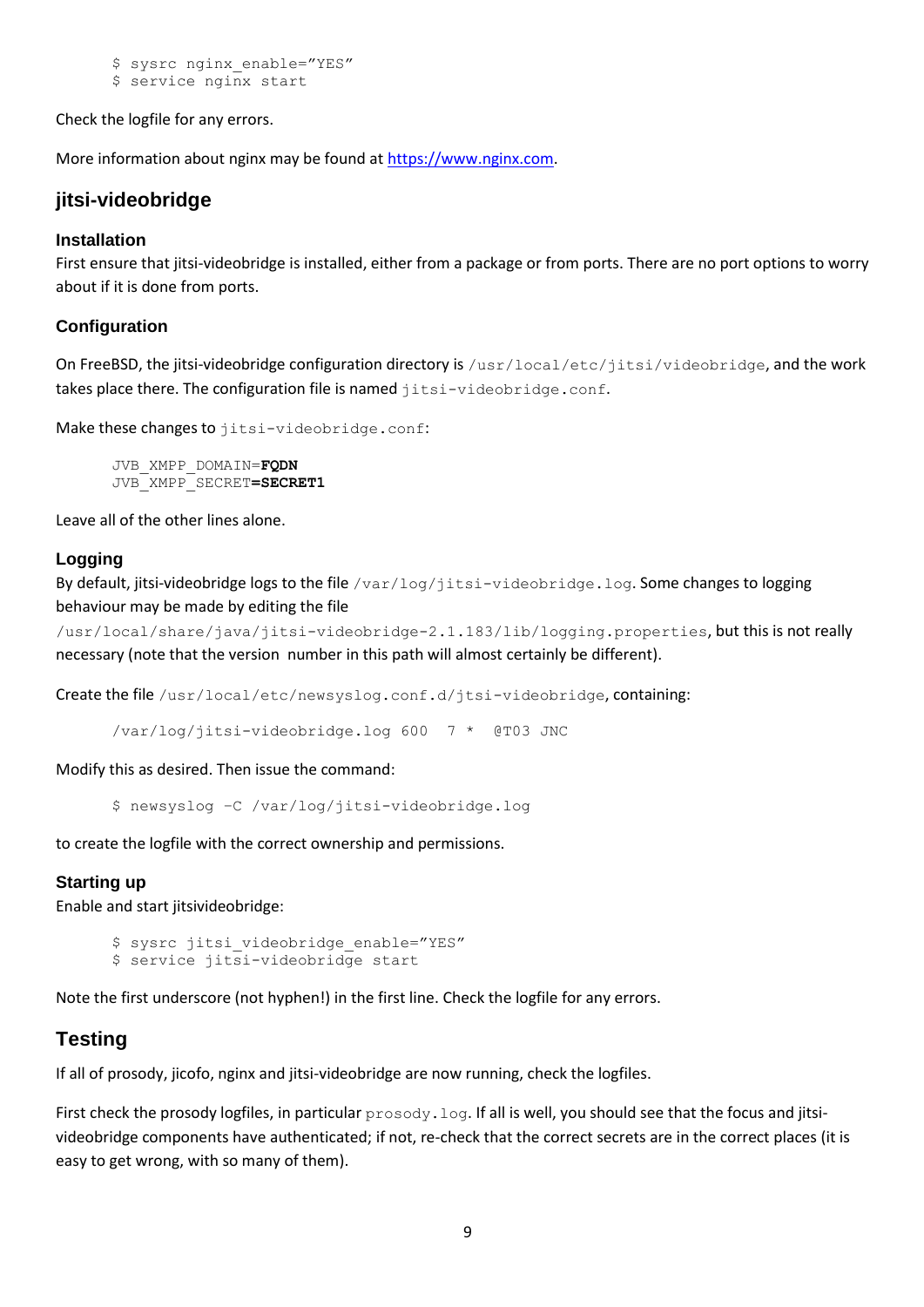jicofo spills a lot of initial information into  $\text{jicofo.log}$ , but at the end there should be one or many lines indicating a successful health check. If not, check for errors caused by incorrect or missing secrets and/or certificates.

jitsi-videobridge is subject to the same advice as jicofo.

Lastly, check the nginx logfiles. There is unlikely to be much wrong here, as most errors prevent nginx from starting. If there is anything, it is almost certainly in /var/log/nginx/error.log.

To test, open a browser and go to **http://FQDN**. You should see a jitsi Meet screen!

If jitsi is running behind a firewall, some ports may need to be opened or forwarded. These are:

| Protocol | Port  | Component    |
|----------|-------|--------------|
| .CD      | 443   | Web server   |
| rcp      | 4443  | Video bridge |
| JDP      | 10000 | Video bridge |

## **Log rotation**

nginx honours a signal to close its logs, so that newsyslog can easily rotate them; this has already been sorted out. Things are a little harder with jicofo, jitsi-videobridge and prosody, as rotated logs will stay connected. One simple solution is to rotate the logs at an unsocial hour (e.g. 0300), at the same time restarting the relevant program.

To do this, edit the appropriate file in /usr/local/etc/newsyslog.conf.d (prosody, jicofo, jitsi-videobridge). Add the letter R to the flags column, remove any N, and at the end add the name of a suitable shell script (give the full path). This script simply needs a single line:

service *program* restart

substituting the appropriate program name for *program*.

# **Further work**

## **Adding prosody users**

Jitsi normally does not require registration of users; however, in certain circumstances this may be necessary. For example, if running a public server, it may be wise to limit room creation to specified users.

Users are added to **FQDN**, *not* to auth.**FQDN**. This is done by issuing a command such as:

\$ prosodyctl register *user* **FQDN** *password*

Note that the register command is not mentioned in the help text. It is a legacy version of the adduser command, with different syntax, that doesn't prompt for the password (twice). One could equally well use:

```
$ prosodyctl adduser user@FQDN
```
and then answer the password prompts with the chosen password. This does not provide any mechanism for users to change their own passwords; if this is required, see below.

To delete users, use one of:

\$ prosodyctl unregister *user* **FQDN**

or

\$ prosodyctl deluser *user*@**FQDN**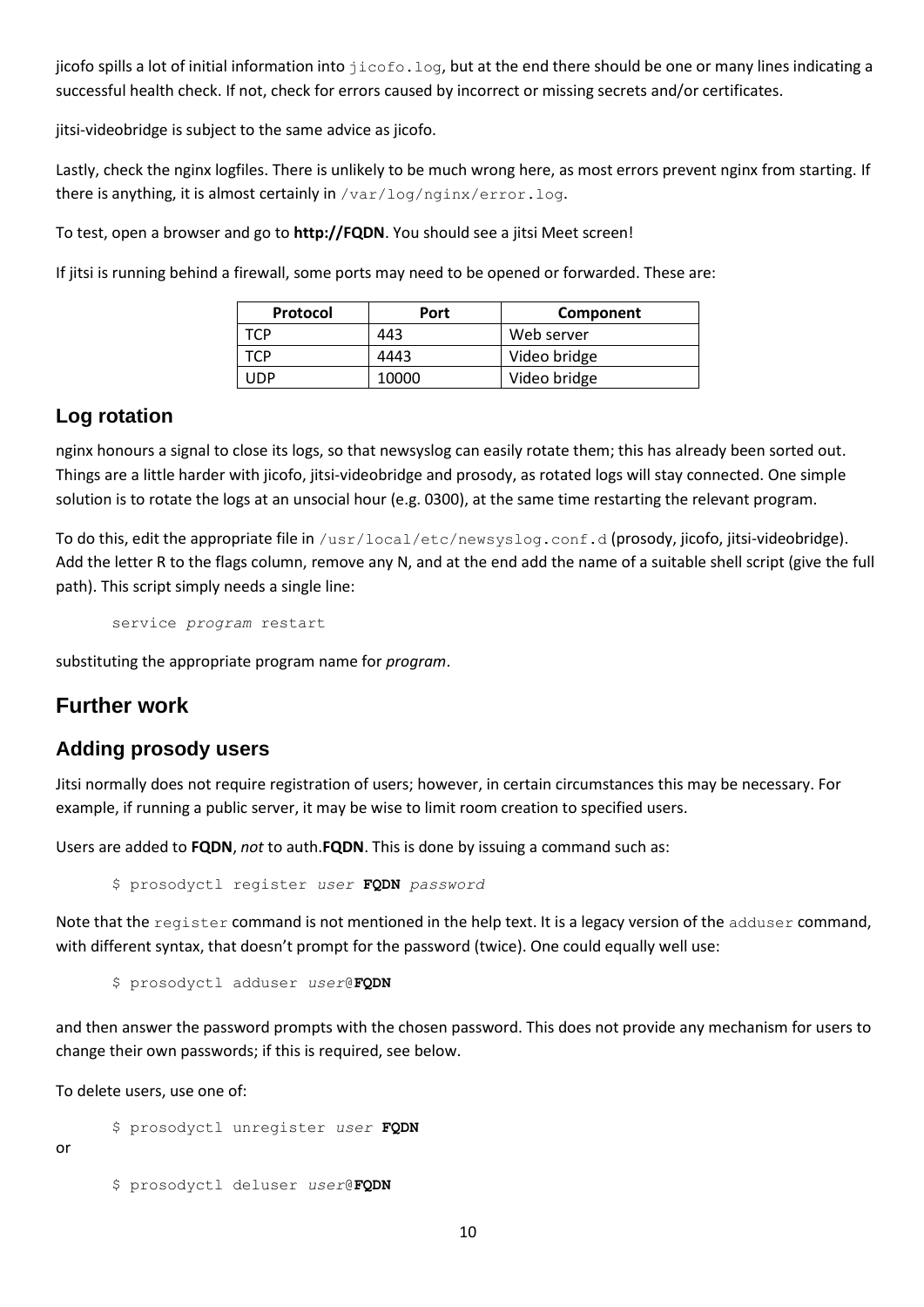# **Listing prosody users**

One of the shortcomings of prosodyctl is that, although it provides facilities for adding and deleting users (register/adduser, unregister/deluser), it does not provide a way of listing the registered users.

This functionality can be added by using a plugin. First, install or build net-im/prosody-modules. The additional modules are installed into /usr/local/lib/prosody-modules. This directory needs to be added to the module search path; to do this, add the following line to /usr/local/etc/prosody/prosody.cfg.lua, immediately before the modules section:

plugin paths =  $\{$  "/usr/local/lib/prosody-modules" }

Then add the following as the last part of the modules section:

```
-- Additional modules
     "listusers";
```
Restart prosody to activate the plugin.

The command:

\$ prosodyctl mod\_listusers

will now provide a list of registered users.

### **Restrictions on room creation**

The server so far is *open*; anyone can connect, create a room or join a room. This is obviously open to abuse. A reasonable solution is to restrict *room creation* to registered users, while allowing anyone else to *join* a room. Naturally, room passwords can be set to control the latter.

Start by editing /usr/local/etc/prosody/conf.d/**FQDN**.cfg.lua to add a *new* virtual host; this is a copy of the **FQDN** one, but this time it is called "guest.**FQDN**". There is no need to add this to DNS. The guest part is internal to jitsi, and is simply a way of introducing a virtual host for unauthenticated users.

Now enable authentication on **FQDN**; simply change the authentication line:

```
VirtualHost "FQDN"
 .
    authentication = "internal_plain"
   modules enabled = \{ .
```
Restart prosody to pick this up. It is possible to use other authentication methods; see the prosody documentation for details.

Now edit /usr/local/www/jitsi-meet/config.js, and add a line:

```
domain: domainroot,
anonymousdomain: 'guest.'+domainroot,
muc: 'conference.'+domainroot,
```
Edit (or create) the file /usr/local/etc/jitsi/jicofo/sip-communicator.properties, and add this line:

```
org.jitsi.jicofo.auth.URL=XMPP:FQDN
```
to enable the jicofo authentication service. Restart jicofo.

Lastly, create some users using prosodyctl as before. These will be in the domain **FQDN** (*not* in auth.**FQDN**). When logging in, users will have to give the full username, including domain.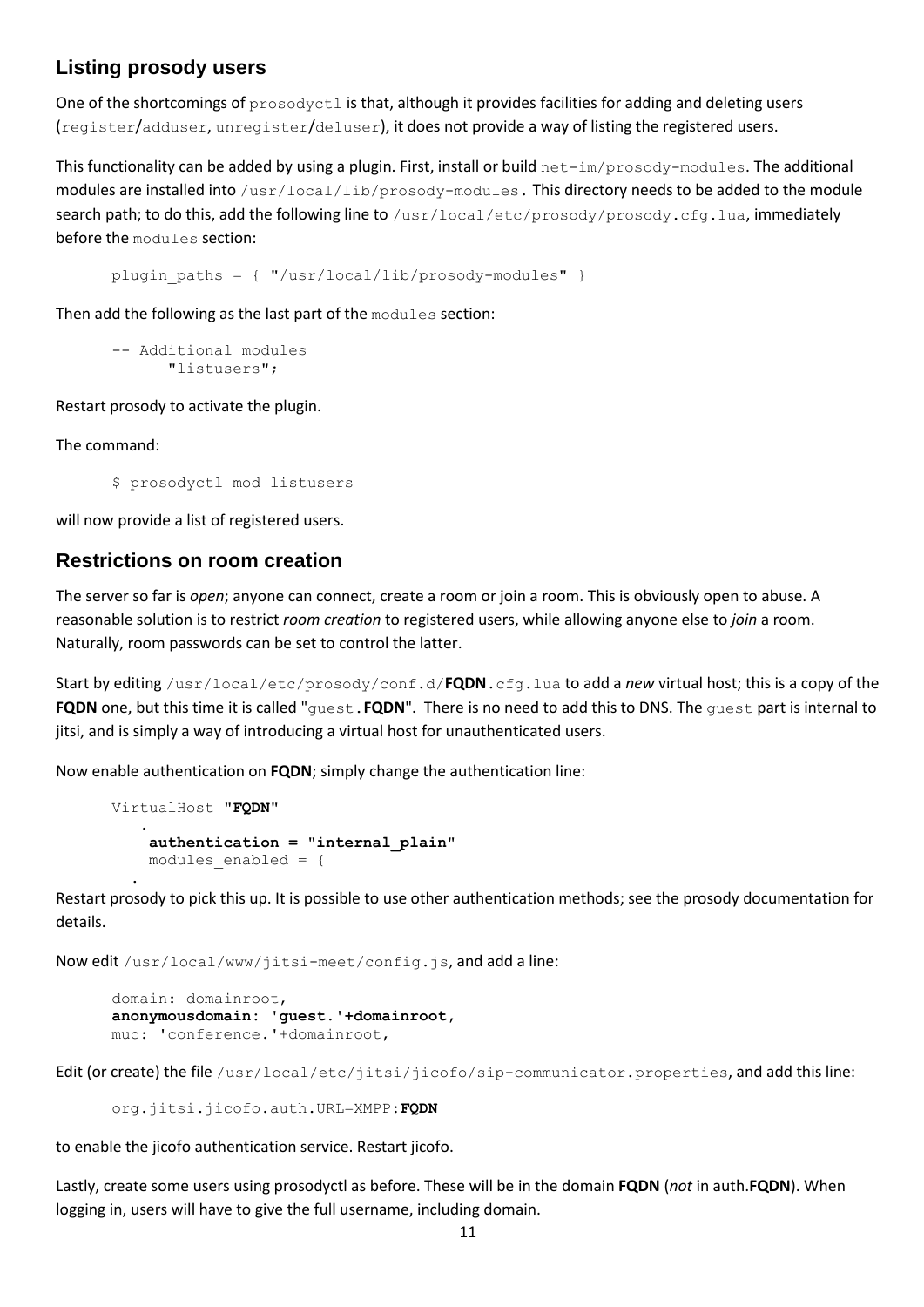### **Security enhancements**

If the server is not run on a private network, there will inevitably be attempts to abuse it. The restrictions on room creation will probably result in many failed login attempts by those attempting to break in.

One easy way of mitigating this is to use the fail2ban package. This detects repeated logfile entries indicating authorisation failures, and blocks the offending IP address for a specified time (by instructing the firewall).

Fail2ban may be found at security/py-fail2ban. It can of course be installed either from a package or from ports. If it is done from ports, take the default configuration options.

There needs to be an enhancement to prosody's logging behaviour; that is, to add logging of authentication successes and failures. This functionality can be added by using a plugin. First, install or build net-im/prosody-modules. The additional modules are installed into  $usr/local/lib/prosody-modules$ . This directory needs to be added to the module search path; to do this, add the following line to /usr/local/etc/prosody/prosody.cfg.lua, immediately before the modules section:

```
plugin paths = \{ "/usr/local/lib/prosody-modules" \}
```
Then add the following as the last part of the modules section:

```
-- Additional modules
      "log_auth";
```
Restart prosody to activate the plugin. You can now try some failed logins to your server, and you should see messages about it in /var/log/prosody/prosody.log. You are also likely to see a problem; the offending IP address is that of the jitsi server! This is because, although nginx sends an X-Forwarded-For header with the correct IP address, prosody does not trust the machine on which nginx is running – even if it's the same one. To fix this, add the following line near the bottom of /usr/local/etc/prosody/prosody.cfg.lua:

trusted proxies = { "127.0.0.1", "::1", "192.168.1.1" }

substituting the IP address of the jitsi server for 192.168.1.1, of course. Restart prosody. Check that the correct (offending) IP address now appears in the log file.

It is now time to configure fail2ban. First, we need to add a filter for prosody's logfile entries, so create a file named /usr/local/etc/fail2ban/filter.d/prosody-auth.local, containing these lines:

```
# Fail2Ban filter for prosody authentication failures
[INCLUDES]
# Read common prefixes. If any customizations available -- read them from common.local
before = common.conf
[Definition]
failregex = Failed authentication attempt \(not-authorized\) for user .* from IP: <HOST>
ignoreregex =
```
The filter *detects* the authentication failure in the logfile; now we need to define an *action*. In fact, there are many predefined ones – look in /usr/local/etc/fail2ban/action.d. Or write your own – if the firewall is on a different machine, use ssh and a script at the far end.

Once a suitable action has been located (or constructed), create the file /usr/local/etc/fail2ban/jail.local. This can include directives concerning the number of failed attempts before action, the length of a ban, and so on. There can be multiple actions. A typical file might look like this:

[DEFAULT] ignoreip = 127.0.0.1  $bantime = 43200$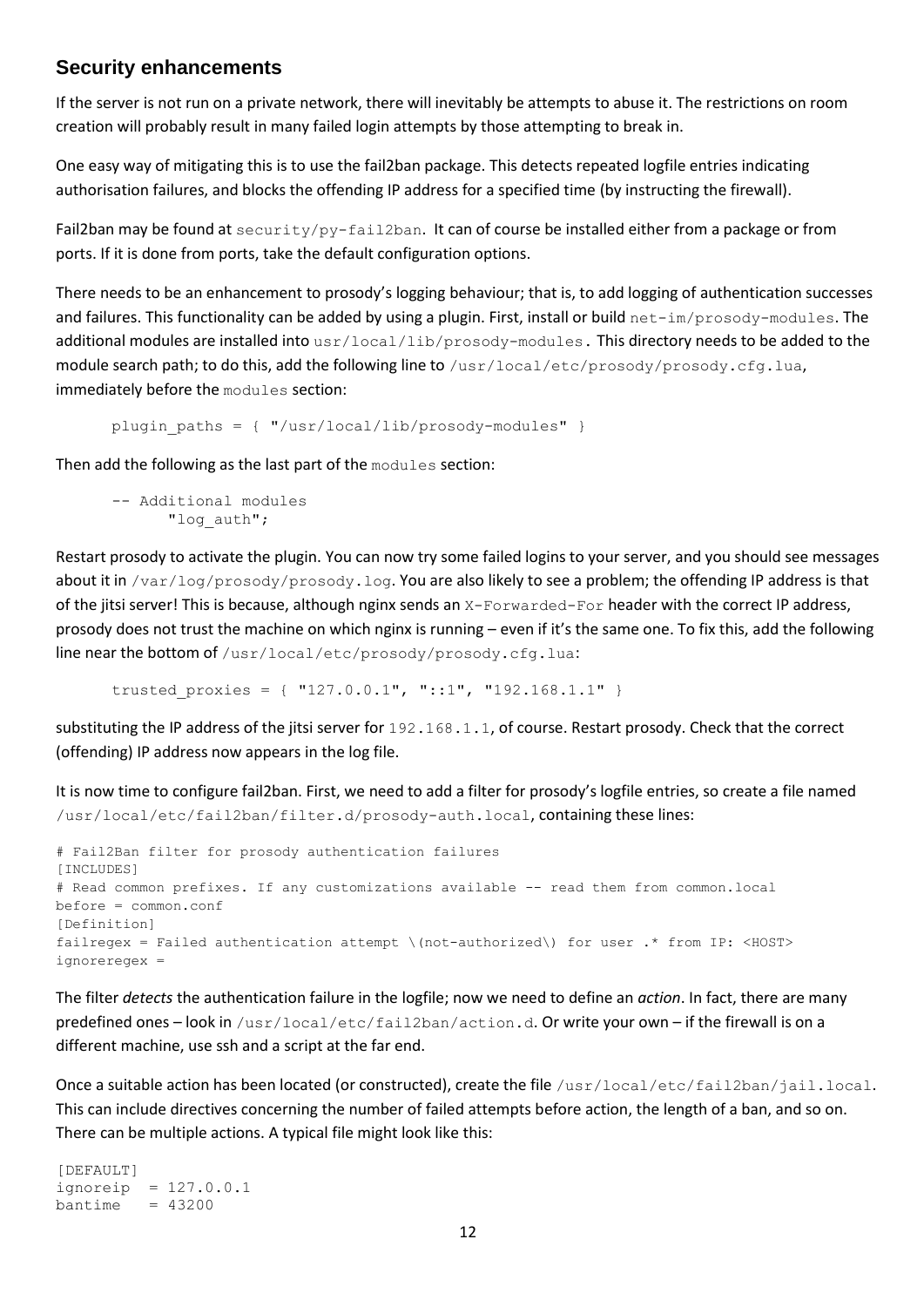```
# Host is banned if it's generated "maxretry" in the last "findtime" secs.
findtime = 600# "maxretry" is the number of failures before a host gets banned.
maxretry = 3[prosody]
enabeled = trueport = 443,5222,5269filter = prosody-auth
destemail = root@BASEDN
sender = fail2ban@FQDN
action = ipfw[name=PROSODY]
          sendmail[name="PROSODY",dest=BASEDN,sender=fail2ban@FODN]
logpath = /var/log/prosody/prosody.log
```
Enable and start fail2ban:

\$ sysrc fail2ban enable="YES" \$ service start fail2ban

You can now test this out by attempting some (failed) logins and checking the effect on the firewall. See the manual page for fail2ban-client to see how to remove bans.

You will probably need to manage the logfiles. This is done with  $newsyslog.comf.d.$  as usual.

#### **User passwords**

There is no facility for users to change their own passwords in the system as set up; the system administrator must do it using prosodyctl. While this may not be an issue, it may violate local laws; for example, in the EU it may be covered by relevant provisions in the GDPR - see article 5(1)(f).

Since prosody is a real XMPP server, an XMPP client can be used to log in to it and change a password. On some systems, Thunderbird might be used for this.

It is suggested that the 'psi' XMPP client is simple, and adequate for this task. For some platforms, it can be downloaded fro[m https://psi-im.org/download/.](https://psi-im.org/download/) On FreeBSD, it is a port and can be found in net-im/psi.

A minor problem is that prosody is using a self-signed certificate for **FQDN**. psi will actually allow a connection after warning the user, but it may be better (using the principle of least astonishment to your users) to have a proper certificate. One already exists, as it was created for nginx. This can be used by prosody simply by changing the  $\text{ss1}$ stanza in /usr/local/etc/prosody/prosody.cfg.lua. Assuming that the certificate is from Let's Encrypt:

```
ss1 = { certificate = "/usr/local/etc/letsencrypt/live/FQDN/fullchain.pem";
               key = "/usr/local/etc/letsencrypt/live/FQDN/privkey.pem";
}
```
There is no need to do this for auth.**FQDN**, as that is only used internally.

Note that, by default, the private key privkey.pem will probably *not* be readable by prosody, but only by root (since the nginx master process runs as root, it works OK there). There are various solutions to this; one is to make the key file 'group readable', and change its group to prosody; it will also be necessary to make the directory /usr/local/etc/letsencrypt/archive 'group searchable' in the same way (the key file is actually stored there, and there is a symbolic link to it):

\$ chgrp prosody /usr/local/etc/letsencrypt/live/**FQDN**/privkey.pem

```
$ chmod 640 /usr/local/etc/letsencrypt/live/FQDN/privkey.pem
```

```
$ chgrp prosody /usr/local/etc/letsencrypt/archive
```

```
$ chmod 750 /usr/local/etc/letsencrypt/archive
```